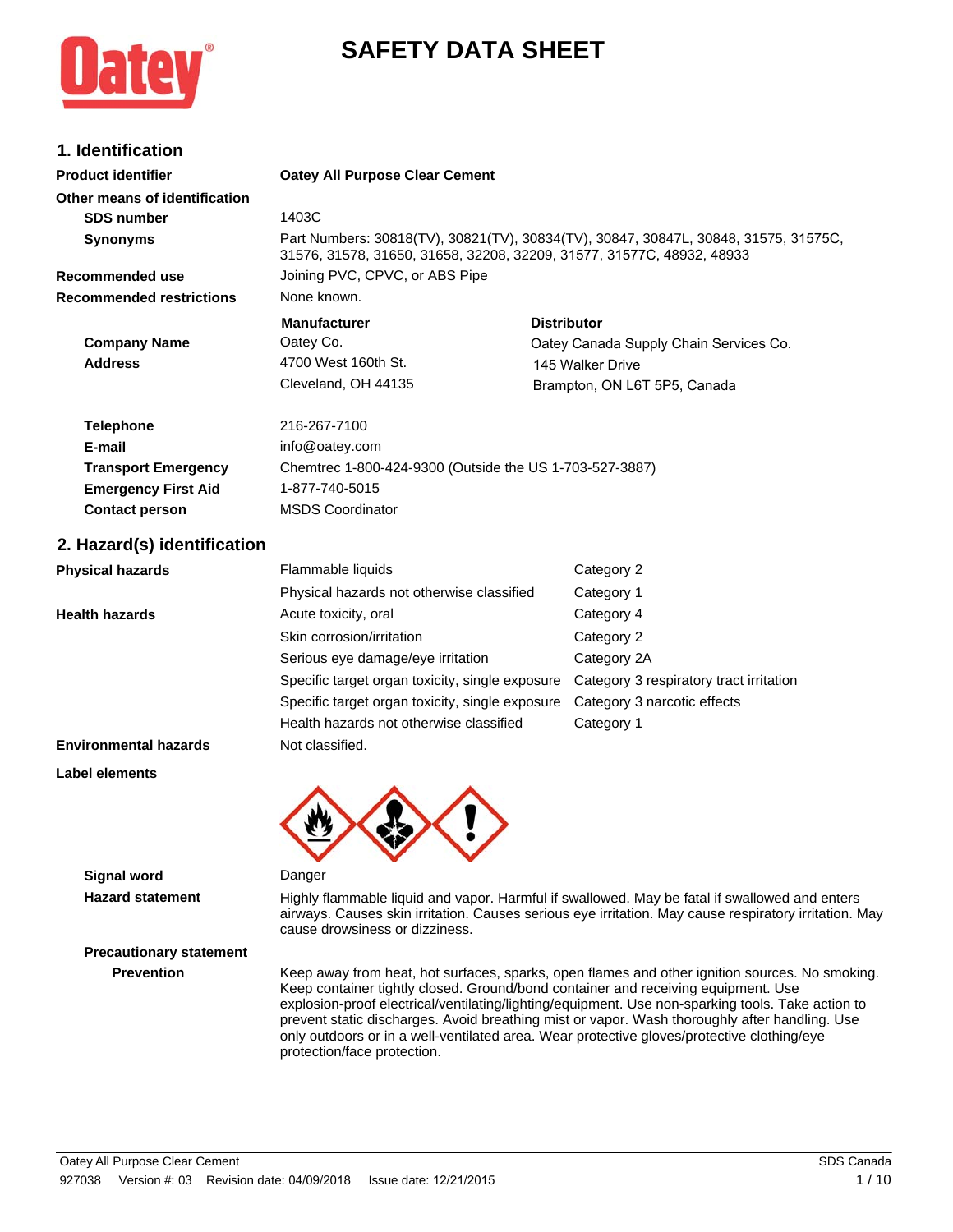| <b>Response</b>          | IF SWALLOWED: Immediately call a POISON CENTER or doctor/physician. IF ON SKIN (or hair):<br>Take off immediately all contaminated clothing. Rinse skin with water. IF INHALED: Remove<br>victim to fresh air and keep at rest in a position comfortable for breathing. IF IN EYES: Rinse<br>cautiously with water for several minutes. Remove contact lenses, if present and easy to do.<br>Continue rinsing. Call a POISON CENTER or doctor/physician if you feel unwell. Rinse mouth. Do<br>NOT induce vomiting. Take off contaminated clothing and wash it before reuse. In case of fire:<br>Use appropriate media to extinguish. |
|--------------------------|---------------------------------------------------------------------------------------------------------------------------------------------------------------------------------------------------------------------------------------------------------------------------------------------------------------------------------------------------------------------------------------------------------------------------------------------------------------------------------------------------------------------------------------------------------------------------------------------------------------------------------------|
| <b>Storage</b>           | Keep cool. Store in a well-ventilated place. Keep container tightly closed. Store locked up.                                                                                                                                                                                                                                                                                                                                                                                                                                                                                                                                          |
| <b>Disposal</b>          | Dispose of contents/container in accordance with local/regional/national/international regulations.                                                                                                                                                                                                                                                                                                                                                                                                                                                                                                                                   |
| <b>Other hazards</b>     | Frequent or prolonged contact may defat and dry the skin, leading to discomfort and dermatitis.<br>May form explosive peroxides.                                                                                                                                                                                                                                                                                                                                                                                                                                                                                                      |
| Supplemental information | None.                                                                                                                                                                                                                                                                                                                                                                                                                                                                                                                                                                                                                                 |

# **3. Composition/information on ingredients**

| <b>Chemical name</b>                       | <b>CAS number</b> | %         |
|--------------------------------------------|-------------------|-----------|
| Furan, Tetrahydro-                         | 109-99-9          | $30 - 45$ |
| Acetone                                    | 67-64-1           | $10 - 20$ |
| Cyclohexanone                              | 108-94-1          | $10 - 20$ |
| Methyl ethyl ketone                        | 78-93-3           | $8 - 18$  |
| Polyvinyl chloride                         | 9002-86-2         | $8 - 18$  |
| Ethene, chloro-homopolymer,<br>chlorinated | 68648-82-8        | $3 - 7$   |
| Silica, amorphous, fumed                   | 112945-52-5       | $1 - 5$   |

All concentrations are in percent by weight unless ingredient is a gas. Gas concentrations are in percent by volume.

| 4. First-aid measures                                                        |                                                                                                                                                                                                                                                                                                                                                                                     |
|------------------------------------------------------------------------------|-------------------------------------------------------------------------------------------------------------------------------------------------------------------------------------------------------------------------------------------------------------------------------------------------------------------------------------------------------------------------------------|
| <b>Inhalation</b>                                                            | Remove victim to fresh air and keep at rest in a position comfortable for breathing. Call a POISON<br>CENTER or doctor/physician if you feel unwell.                                                                                                                                                                                                                                |
| <b>Skin contact</b>                                                          | Take off immediately all contaminated clothing. Wash with plenty of soap and water. If skin<br>irritation occurs: Get medical advice/attention.                                                                                                                                                                                                                                     |
| Eye contact                                                                  | Immediately flush eyes with plenty of water for at least 15 minutes. Remove contact lenses, if<br>present and easy to do. Continue rinsing. If eye irritation persists: Get medical advice/attention.                                                                                                                                                                               |
| Ingestion                                                                    | Call a physician or poison control center immediately. Do not induce vomiting. If vomiting occurs,<br>keep head low so that stomach content doesn't get into the lungs. Aspiration may cause<br>pulmonary edema and pneumonitis.                                                                                                                                                    |
| <b>Most important</b><br>symptoms/effects, acute and<br>delayed              | Irritation of nose and throat. Aspiration may cause pulmonary edema and pneumonitis. Severe eye<br>irritation. Symptoms may include stinging, tearing, redness, swelling, and blurred vision. May<br>cause respiratory irritation. Vapors have a narcotic effect and may cause headache, fatigue,<br>dizziness and nausea. Skin irritation. May cause redness and pain.             |
| Indication of immediate<br>medical attention and special<br>treatment needed | Provide general supportive measures and treat symptomatically. Thermal burns: Flush with water<br>immediately. While flushing, remove clothes which do not adhere to affected area. Call an<br>ambulance. Continue flushing during transport to hospital. In case of shortness of breath, give<br>oxygen. Keep victim warm. Keep victim under observation. Symptoms may be delayed. |
| <b>General information</b>                                                   | Take off all contaminated clothing immediately. IF exposed or concerned: Get medical<br>advice/attention. Ensure that medical personnel are aware of the material(s) involved, and take<br>precautions to protect themselves. Wash contaminated clothing before reuse.                                                                                                              |
| 5. Fire-fighting measures                                                    |                                                                                                                                                                                                                                                                                                                                                                                     |
| Suitable extinguishing media                                                 | Alcohol resistant foam. Water fog. Dry chemical powder. Carbon dioxide (CO2).                                                                                                                                                                                                                                                                                                       |
| Unsuitable extinguishing<br>media                                            | Do not use water jet as an extinguisher, as this will spread the fire.                                                                                                                                                                                                                                                                                                              |
| Specific hazards arising from<br>the chemical                                | Vapors may form explosive mixtures with air. Vapors may travel considerable distance to a source<br>of ignition and flash back. During fire, gases hazardous to health may be formed.                                                                                                                                                                                               |

**Special protective equipment** Self-contained breathing apparatus and full protective clothing must be worn in case of fire. **and precautions for firefighters**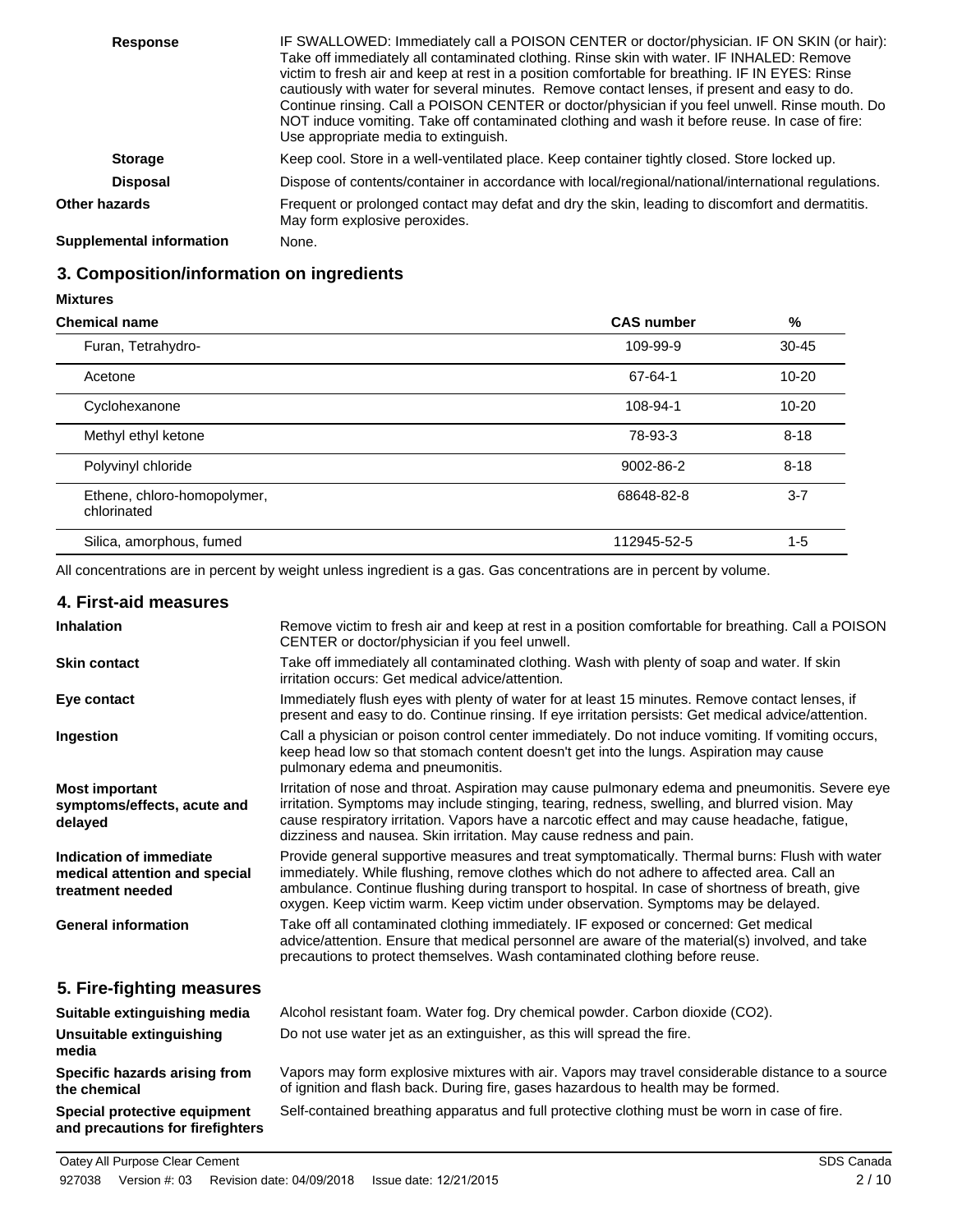| <b>Fire fighting</b><br>equipment/instructions                                   | In case of fire and/or explosion do not breathe fumes. Move containers from fire area if you can do<br>so without risk.                                                                                                                                                                                                                                                                                                                                                                                                                                                                                                                                                                                       |
|----------------------------------------------------------------------------------|---------------------------------------------------------------------------------------------------------------------------------------------------------------------------------------------------------------------------------------------------------------------------------------------------------------------------------------------------------------------------------------------------------------------------------------------------------------------------------------------------------------------------------------------------------------------------------------------------------------------------------------------------------------------------------------------------------------|
| <b>Specific methods</b>                                                          | Use standard firefighting procedures and consider the hazards of other involved materials. Cool<br>containers exposed to flames with water until well after the fire is out.                                                                                                                                                                                                                                                                                                                                                                                                                                                                                                                                  |
| <b>General fire hazards</b>                                                      | Highly flammable liquid and vapor. This product contains tetrahydrofuran that may form explosive<br>organic peroxide when exposed to air or light or with age.                                                                                                                                                                                                                                                                                                                                                                                                                                                                                                                                                |
| 6. Accidental release measures                                                   |                                                                                                                                                                                                                                                                                                                                                                                                                                                                                                                                                                                                                                                                                                               |
| <b>Personal precautions,</b><br>protective equipment and<br>emergency procedures | Keep unnecessary personnel away. Keep people away from and upwind of spill/leak. Keep out of<br>low areas. Eliminate all ignition sources (no smoking, flares, sparks, or flames in immediate area).<br>Wear appropriate protective equipment and clothing during clean-up. Avoid breathing mist or<br>vapor. Do not touch damaged containers or spilled material unless wearing appropriate protective<br>clothing. Ventilate closed spaces before entering them. Local authorities should be advised if<br>significant spillages cannot be contained. For personal protection, see section 8 of the SDS.                                                                                                    |
| <b>Methods and materials for</b><br>containment and cleaning up                  | Eliminate all ignition sources (no smoking, flares, sparks, or flames in immediate area). Take<br>precautionary measures against static discharge. Use only non-sparking tools. Keep combustibles<br>(wood, paper, oil, etc.) away from spilled material. This product is miscible in water.                                                                                                                                                                                                                                                                                                                                                                                                                  |
|                                                                                  | Large Spills: Stop the flow of material, if this is without risk. Dike the spilled material, where this is<br>possible. Cover with plastic sheet to prevent spreading. Use a non-combustible material like<br>vermiculite, sand or earth to soak up the product and place into a container for later disposal. Use<br>water spray to reduce vapors or divert vapor cloud drift. Following product recovery, flush area with<br>water.                                                                                                                                                                                                                                                                         |
|                                                                                  | Small Spills: Wipe up with absorbent material (e.g. cloth, fleece). Clean surface thoroughly to<br>remove residual contamination.                                                                                                                                                                                                                                                                                                                                                                                                                                                                                                                                                                             |
|                                                                                  | Never return spills to original containers for re-use. For waste disposal, see section 13 of the SDS.                                                                                                                                                                                                                                                                                                                                                                                                                                                                                                                                                                                                         |
| <b>Environmental precautions</b>                                                 | Avoid discharge into drains, water courses or onto the ground.                                                                                                                                                                                                                                                                                                                                                                                                                                                                                                                                                                                                                                                |
| 7. Handling and storage                                                          |                                                                                                                                                                                                                                                                                                                                                                                                                                                                                                                                                                                                                                                                                                               |
| <b>Precautions for safe handling</b>                                             | Vapors may form explosive mixtures with air. Do not handle, store or open near an open flame,<br>sources of heat or sources of ignition. Protect material from direct sunlight. Take precautionary<br>measures against static discharges. All equipment used when handling the product must be<br>grounded. Use non-sparking tools and explosion-proof equipment. Do not taste or swallow. Avoid<br>breathing mist or vapor. Avoid contact with eyes, skin, and clothing. Avoid prolonged exposure.<br>Provide adequate ventilation. Wear appropriate personal protective equipment. Observe good<br>industrial hygiene practices. When using, do not eat, drink or smoke. Wash thoroughly after<br>handling. |
| Conditions for safe storage,<br>including any incompatibilities                  | Store locked up. Keep away from heat, sparks and open flame. Prevent electrostatic charge<br>build-up by using common bonding and grounding techniques. Store in original tightly closed<br>container. Store in a cool, dry place out of direct sunlight. Store in a well-ventilated place. Store<br>away from incompatible materials (see Section 10 of the SDS). Keep in an area equipped with<br>sprinklers.                                                                                                                                                                                                                                                                                               |

# **8. Exposure controls/personal protection**

### **Occupational exposure limits**

### **US. ACGIH Threshold Limit Values**

| <b>Components</b>                          | Type        | Value        | Form                  |
|--------------------------------------------|-------------|--------------|-----------------------|
| Acetone (CAS 67-64-1)                      | <b>STEL</b> | 500 ppm      |                       |
|                                            | <b>TWA</b>  | $250$ ppm    |                       |
| Cyclohexanone (CAS<br>$108 - 94 - 1$       | <b>STEL</b> | 50 ppm       |                       |
|                                            | <b>TWA</b>  | 20 ppm       |                       |
| Furan, Tetrahydro- (CAS<br>$109 - 99 - 9)$ | <b>STEL</b> | $100$ ppm    |                       |
|                                            | <b>TWA</b>  | 50 ppm       |                       |
| Methyl ethyl ketone (CAS<br>78-93-3)       | <b>STEL</b> | 300 ppm      |                       |
|                                            | <b>TWA</b>  | $200$ ppm    |                       |
| Polyvinyl chloride (CAS<br>$9002 - 86 - 2$ | <b>TWA</b>  | $3$ mg/m $3$ | Respirable particles. |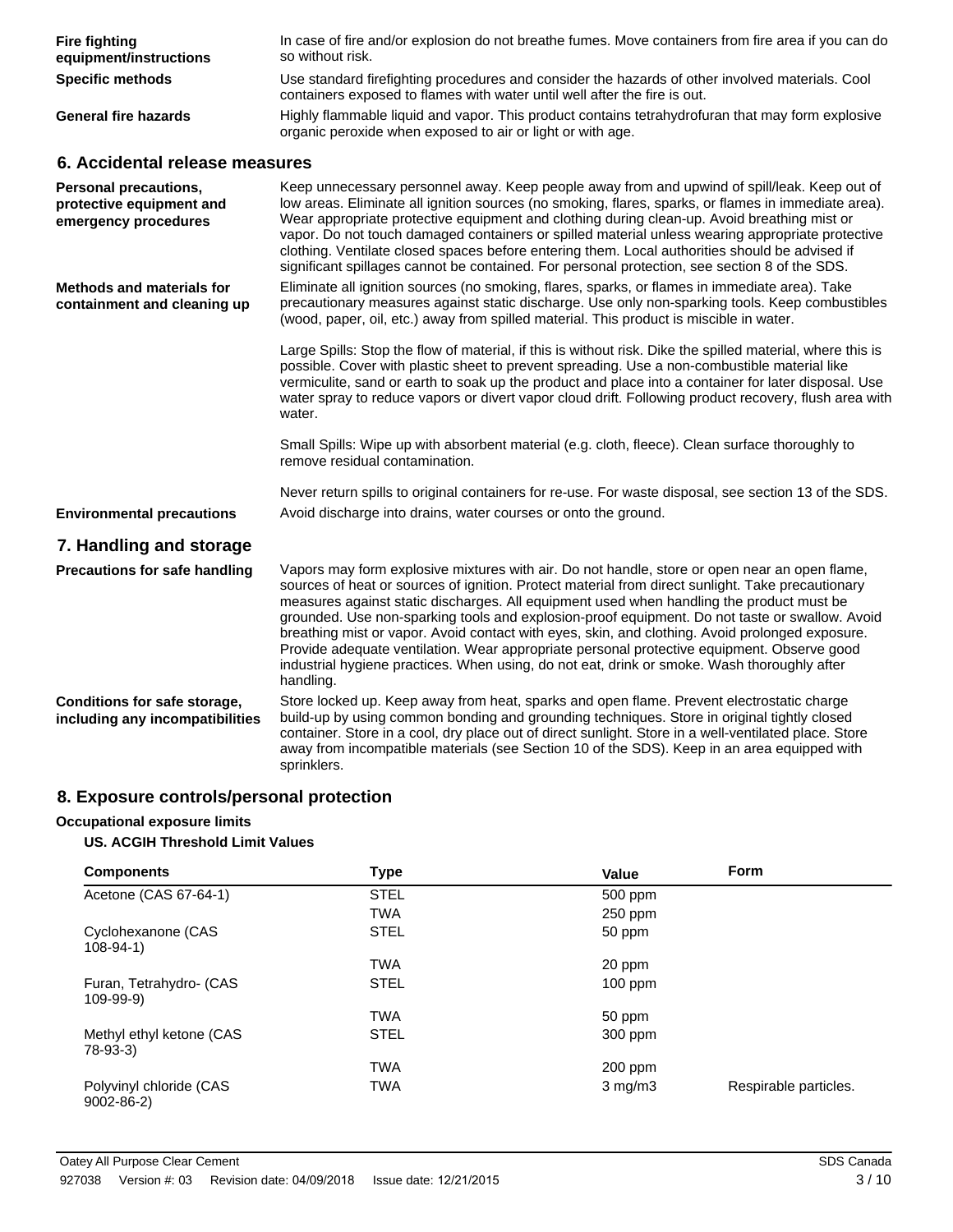#### **Canada. Alberta OELs (Occupational Health & Safety Code, Schedule 1, Table 2)**

| <b>Components</b>                          | <b>Type</b> | Value        | Form                  |
|--------------------------------------------|-------------|--------------|-----------------------|
| Acetone (CAS 67-64-1)                      | <b>STEL</b> | 1800 mg/m3   |                       |
|                                            |             | 750 ppm      |                       |
|                                            | TWA         | 1200 mg/m3   |                       |
|                                            |             | 500 ppm      |                       |
| Cyclohexanone (CAS<br>$108 - 94 - 1$       | <b>STEL</b> | 200 mg/m3    |                       |
|                                            |             | 50 ppm       |                       |
|                                            | TWA         | 80 mg/m3     |                       |
|                                            |             | 20 ppm       |                       |
| Furan, Tetrahydro- (CAS<br>$109-99-9)$     | <b>STEL</b> | 295 mg/m3    |                       |
|                                            |             | $100$ ppm    |                       |
|                                            | <b>TWA</b>  | 147 mg/m3    |                       |
|                                            |             | 50 ppm       |                       |
| Methyl ethyl ketone (CAS<br>78-93-3)       | <b>STEL</b> | 885 mg/m3    |                       |
|                                            |             | 300 ppm      |                       |
|                                            | <b>TWA</b>  | 590 mg/m3    |                       |
|                                            |             | 200 ppm      |                       |
| Polyvinyl chloride (CAS<br>$9002 - 86 - 2$ | TWA         | $3$ mg/m $3$ | Respirable particles. |
|                                            |             | 10 mg/m3     | Total particulate.    |

#### **Canada. British Columbia OELs. (Occupational Exposure Limits for Chemical Substances, Occupational Health and Safety Regulation 296/97, as amended)**

| <b>Components</b>                          | <b>Type</b> | Value             | Form                 |
|--------------------------------------------|-------------|-------------------|----------------------|
| Acetone (CAS 67-64-1)                      | <b>STEL</b> | 500 ppm           |                      |
|                                            | <b>TWA</b>  | 250 ppm           |                      |
| Cyclohexanone (CAS<br>$108-94-1)$          | <b>STEL</b> | 50 ppm            |                      |
|                                            | <b>TWA</b>  | 20 ppm            |                      |
| Furan, Tetrahydro- (CAS<br>109-99-9)       | <b>STEL</b> | $100$ ppm         |                      |
|                                            | <b>TWA</b>  | 50 ppm            |                      |
| Methyl ethyl ketone (CAS<br>78-93-3)       | <b>STEL</b> | 100 ppm           |                      |
|                                            | <b>TWA</b>  | 50 ppm            |                      |
| Polyvinyl chloride (CAS<br>$9002 - 86 - 2$ | <b>TWA</b>  | $3 \text{ mg/m}$  | Respirable fraction. |
|                                            |             | $10 \text{ mg/m}$ | Total dust.          |

#### **Canada. Manitoba OELs (Reg. 217/2006, The Workplace Safety And Health Act)**

| <b>Components</b>                          | Type        | Value       | <b>Form</b>          |
|--------------------------------------------|-------------|-------------|----------------------|
| Acetone (CAS 67-64-1)                      | <b>STEL</b> | 500 ppm     |                      |
|                                            | <b>TWA</b>  | $250$ ppm   |                      |
| Cyclohexanone (CAS<br>$108-94-1)$          | <b>STEL</b> | 50 ppm      |                      |
|                                            | <b>TWA</b>  | 20 ppm      |                      |
| Furan, Tetrahydro- (CAS<br>$109-99-9)$     | <b>STEL</b> | $100$ ppm   |                      |
|                                            | <b>TWA</b>  | 50 ppm      |                      |
| Methyl ethyl ketone (CAS<br>78-93-3)       | <b>STEL</b> | 300 ppm     |                      |
|                                            | <b>TWA</b>  | $200$ ppm   |                      |
| Polyvinyl chloride (CAS<br>$9002 - 86 - 2$ | <b>TWA</b>  | 10 mg/m $3$ | Inhalable particles. |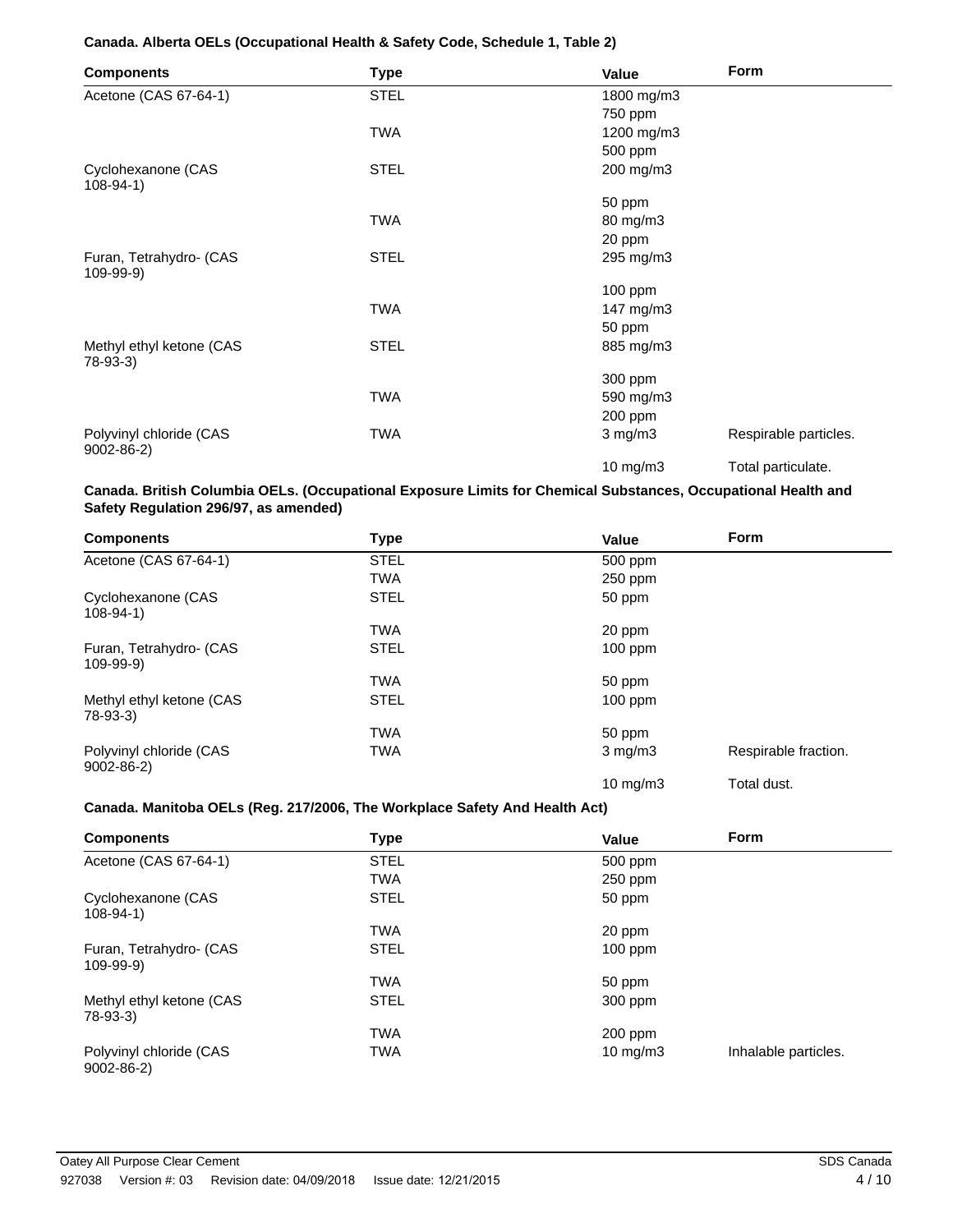### **Canada. Ontario OELs. (Control of Exposure to Biological or Chemical Agents)**

| <b>Components</b>                          | <b>Type</b> | Value             | <b>Form</b>           |
|--------------------------------------------|-------------|-------------------|-----------------------|
| Acetone (CAS 67-64-1)                      | <b>STEL</b> | 750 ppm           |                       |
|                                            | TWA         | 500 ppm           |                       |
| Cyclohexanone (CAS<br>$108 - 94 - 1$       | <b>STEL</b> | 50 ppm            |                       |
|                                            | TWA         | 20 ppm            |                       |
| Furan, Tetrahydro- (CAS<br>$109-99-9)$     | <b>STEL</b> | $100$ ppm         |                       |
|                                            | TWA         | 50 ppm            |                       |
| Methyl ethyl ketone (CAS<br>78-93-3)       | <b>STEL</b> | 300 ppm           |                       |
|                                            | <b>TWA</b>  | $200$ ppm         |                       |
| Polyvinyl chloride (CAS<br>$9002 - 86 - 2$ | TWA         | $3$ mg/m $3$      | Respirable particles. |
|                                            |             | $10 \text{ mg/m}$ | Inhalable             |

#### **Canada. Quebec OELs. (Ministry of Labor - Regulation Respecting the Quality of the Work Environment)**

| <b>Components</b>                          | <b>Type</b> | Form<br>Value              |  |
|--------------------------------------------|-------------|----------------------------|--|
| Acetone (CAS 67-64-1)                      | <b>STEL</b> | 2380 mg/m3                 |  |
|                                            |             | 1000 ppm                   |  |
|                                            | <b>TWA</b>  | 1190 mg/m3                 |  |
|                                            |             | 500 ppm                    |  |
| Cyclohexanone (CAS<br>$108 - 94 - 1$       | <b>TWA</b>  | 100 mg/m $3$               |  |
|                                            |             | 25 ppm                     |  |
| Furan, Tetrahydro- (CAS<br>109-99-9)       | <b>TWA</b>  | 300 mg/m3                  |  |
|                                            |             | $100$ ppm                  |  |
| Methyl ethyl ketone (CAS<br>78-93-3)       | <b>STEL</b> | 300 mg/m3                  |  |
|                                            |             | $100$ ppm                  |  |
|                                            | <b>TWA</b>  | 150 mg/m3                  |  |
|                                            |             | 50 ppm                     |  |
| Polyvinyl chloride (CAS<br>$9002 - 86 - 2$ | <b>TWA</b>  | 10 mg/m $3$<br>Total dust. |  |

#### **Biological limit values**

#### **ACGIH Biological Exposure Indices**

| <b>Components</b>                      | Value             | <b>Determinant</b>                          | <b>Specimen</b> | <b>Sampling Time</b> |  |
|----------------------------------------|-------------------|---------------------------------------------|-----------------|----------------------|--|
| Acetone (CAS 67-64-1)                  | $25 \text{ mg/l}$ | Acetone                                     | Urine           | $\star$              |  |
| Cyclohexanone (CAS<br>$108-94-1)$      | 80 mg/l           | 1,2-Cyclohexan<br>ediol, with<br>hydrolysis | Urine           | $\star$              |  |
|                                        | $8 \text{ mg/l}$  | Cyclohexanol,<br>with hydrolysis            | Urine           | $\star$              |  |
| Furan, Tetrahydro- (CAS<br>$109-99-9)$ | 2 ma/l            | Tetrahydrofura<br>n                         | Urine           | $\star$              |  |
| Methyl ethyl ketone (CAS<br>78-93-3)   | 2 ma/l            | <b>MEK</b>                                  | Urine           | $\star$              |  |

\* - For sampling details, please see the source document.

#### **Exposure guidelines**

| Canada - Alberta OELs: Skin designation          |                                   |
|--------------------------------------------------|-----------------------------------|
| Cyclohexanone (CAS 108-94-1)                     | Can be absorbed through the skin. |
| Furan, Tetrahydro- (CAS 109-99-9)                | Can be absorbed through the skin. |
| Canada - British Columbia OELs: Skin designation |                                   |
| Cyclohexanone (CAS 108-94-1)                     | Can be absorbed through the skin. |
| Furan, Tetrahydro- (CAS 109-99-9)                | Can be absorbed through the skin. |
| Canada - Manitoba OELs: Skin designation         |                                   |
| Cyclohexanone (CAS 108-94-1)                     | Can be absorbed through the skin. |
| Furan, Tetrahydro- (CAS 109-99-9)                | Can be absorbed through the skin. |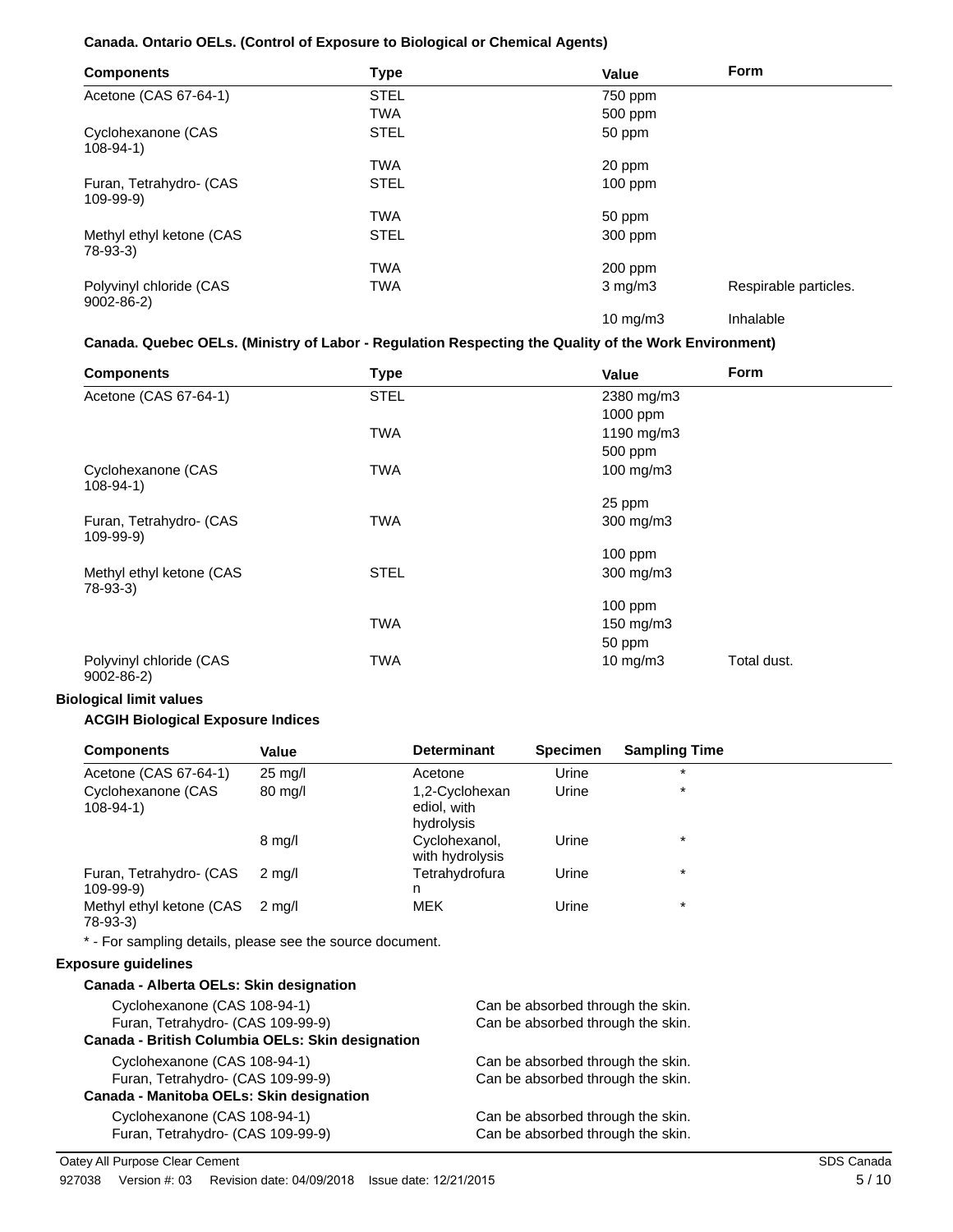| Canada - Ontario OELs: Skin designation                               |                                                                                                                                                                                                                                                                                                                                                                                                                                                                                                                                                            |                                                                                                                                                                                                |
|-----------------------------------------------------------------------|------------------------------------------------------------------------------------------------------------------------------------------------------------------------------------------------------------------------------------------------------------------------------------------------------------------------------------------------------------------------------------------------------------------------------------------------------------------------------------------------------------------------------------------------------------|------------------------------------------------------------------------------------------------------------------------------------------------------------------------------------------------|
| Cyclohexanone (CAS 108-94-1)                                          |                                                                                                                                                                                                                                                                                                                                                                                                                                                                                                                                                            | Can be absorbed through the skin.                                                                                                                                                              |
| Furan, Tetrahydro- (CAS 109-99-9)                                     |                                                                                                                                                                                                                                                                                                                                                                                                                                                                                                                                                            | Can be absorbed through the skin.                                                                                                                                                              |
| Canada - Quebec OELs: Skin designation                                |                                                                                                                                                                                                                                                                                                                                                                                                                                                                                                                                                            |                                                                                                                                                                                                |
| Cyclohexanone (CAS 108-94-1)                                          |                                                                                                                                                                                                                                                                                                                                                                                                                                                                                                                                                            | Can be absorbed through the skin.                                                                                                                                                              |
| Canada - Saskatchewan OELs: Skin designation                          |                                                                                                                                                                                                                                                                                                                                                                                                                                                                                                                                                            |                                                                                                                                                                                                |
| Cyclohexanone (CAS 108-94-1)                                          |                                                                                                                                                                                                                                                                                                                                                                                                                                                                                                                                                            | Can be absorbed through the skin.                                                                                                                                                              |
| Furan, Tetrahydro- (CAS 109-99-9)                                     |                                                                                                                                                                                                                                                                                                                                                                                                                                                                                                                                                            | Can be absorbed through the skin.                                                                                                                                                              |
| US ACGIH Threshold Limit Values: Skin designation                     |                                                                                                                                                                                                                                                                                                                                                                                                                                                                                                                                                            |                                                                                                                                                                                                |
| Cyclohexanone (CAS 108-94-1)                                          |                                                                                                                                                                                                                                                                                                                                                                                                                                                                                                                                                            | Can be absorbed through the skin.                                                                                                                                                              |
| Furan, Tetrahydro- (CAS 109-99-9)                                     |                                                                                                                                                                                                                                                                                                                                                                                                                                                                                                                                                            | Can be absorbed through the skin.                                                                                                                                                              |
| Appropriate engineering<br>controls                                   | Explosion-proof general and local exhaust ventilation. Good general ventilation (typically 10 air<br>changes per hour) should be used. Ventilation rates should be matched to conditions. If<br>applicable, use process enclosures, local exhaust ventilation, or other engineering controls to<br>maintain airborne levels below recommended exposure limits. If exposure limits have not been<br>established, maintain airborne levels to an acceptable level. Eye wash facilities and emergency<br>shower must be available when handling this product. |                                                                                                                                                                                                |
| Individual protection measures, such as personal protective equipment |                                                                                                                                                                                                                                                                                                                                                                                                                                                                                                                                                            |                                                                                                                                                                                                |
| Eye/face protection                                                   | Wear safety glasses with side shields (or goggles).                                                                                                                                                                                                                                                                                                                                                                                                                                                                                                        |                                                                                                                                                                                                |
| <b>Skin protection</b>                                                |                                                                                                                                                                                                                                                                                                                                                                                                                                                                                                                                                            |                                                                                                                                                                                                |
| <b>Hand protection</b>                                                | Wear appropriate chemical resistant gloves.                                                                                                                                                                                                                                                                                                                                                                                                                                                                                                                |                                                                                                                                                                                                |
| Other                                                                 | Wear appropriate chemical resistant clothing.                                                                                                                                                                                                                                                                                                                                                                                                                                                                                                              |                                                                                                                                                                                                |
| <b>Respiratory protection</b>                                         | been established), an approved respirator must be worn.                                                                                                                                                                                                                                                                                                                                                                                                                                                                                                    | If engineering controls do not maintain airborne concentrations below recommended exposure<br>limits (where applicable) or to an acceptable level (in countries where exposure limits have not |
| <b>Thermal hazards</b>                                                |                                                                                                                                                                                                                                                                                                                                                                                                                                                                                                                                                            | Wear appropriate thermal protective clothing, when necessary.                                                                                                                                  |
| <b>General hygiene</b><br>considerations                              |                                                                                                                                                                                                                                                                                                                                                                                                                                                                                                                                                            | When using, do not eat, drink or smoke. Wash hands after handling and before eating.                                                                                                           |

# **9. Physical and chemical properties**

| Appearance                                   |                                  |
|----------------------------------------------|----------------------------------|
| <b>Physical state</b>                        | Liquid.                          |
| <b>Form</b>                                  | Liquid.                          |
| Color                                        | Clear. Milky.                    |
| Odor                                         | Solvent.                         |
| <b>Odor threshold</b>                        | Not available.                   |
| рH                                           | Not available.                   |
| Melting point/freezing point                 | Not available.                   |
| Initial boiling point and boiling            | 151 °F (66.11 °C)                |
| range                                        |                                  |
| <b>Flash point</b>                           | 14.0 - 23.0 °F (-10.0 - -5.0 °C) |
| <b>Evaporation rate</b>                      | $5.5 - 8$                        |
| Flammability (solid, gas)                    | Not available.                   |
| Upper/lower flammability or explosive limits |                                  |
| <b>Flammability limit - lower</b><br>$(\%)$  | 1.8                              |
| <b>Flammability limit - upper</b><br>$(\%)$  | 11.8                             |
| Explosive limit - lower (%)                  | Not available.                   |
| Explosive limit - upper (%)                  | Not available.                   |
| Vapor pressure                               | 145 mm Hg @ 20 C                 |
| <b>Vapor density</b>                         | 2.5                              |
| <b>Relative density</b>                      | $0.94 + 0.02$                    |
| Solubility(ies)                              |                                  |
| <b>Solubility (water)</b>                    | Negligible                       |
|                                              |                                  |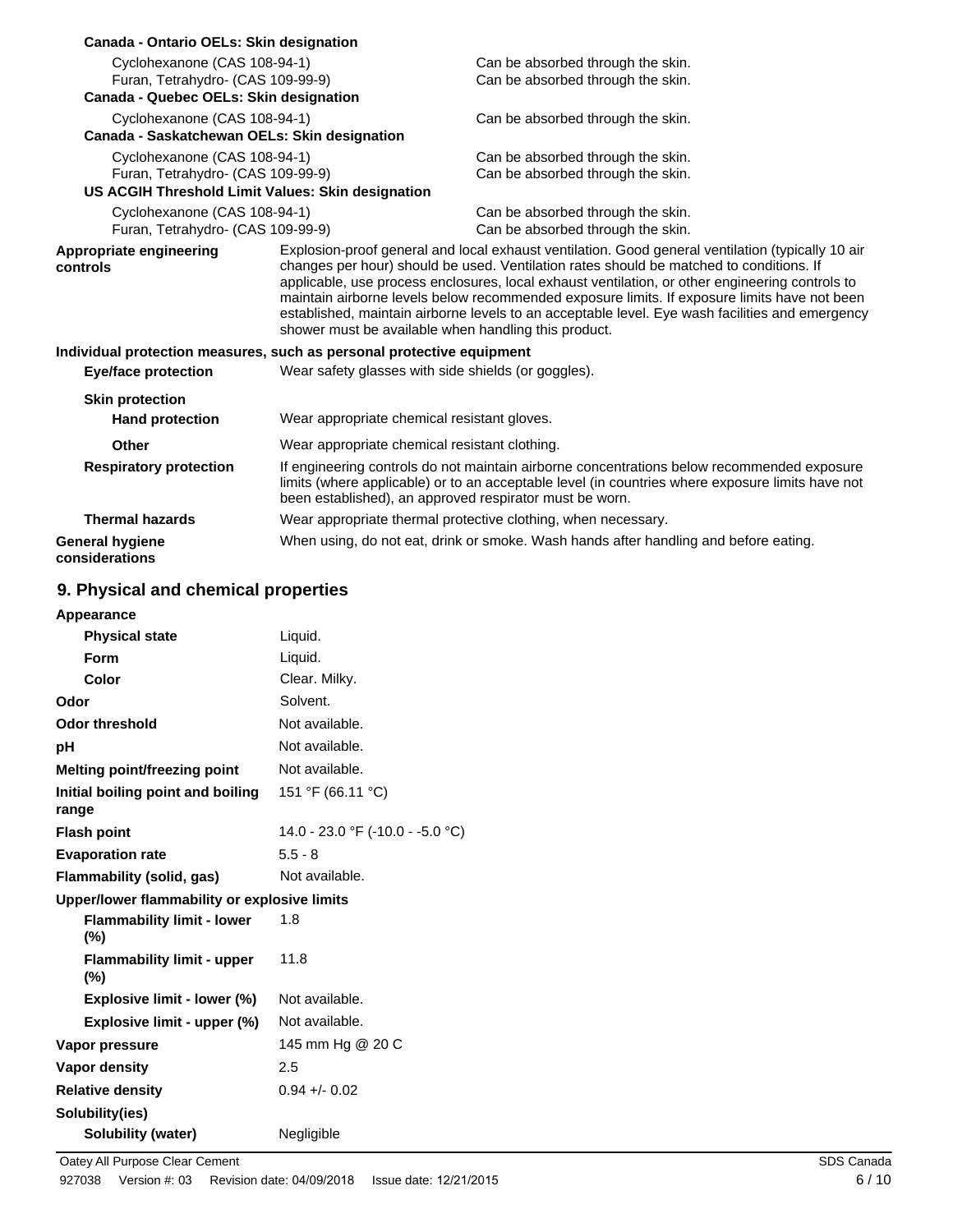| <b>Partition coefficient</b><br>(n-octanol/water) | Not available.              |
|---------------------------------------------------|-----------------------------|
| <b>Auto-ignition temperature</b>                  | Not available.              |
| <b>Decomposition temperature</b>                  | Not available.              |
| <b>Viscosity</b>                                  | Not available.              |
| <b>Other information</b>                          |                             |
| <b>Bulk density</b>                               | $7.8$ lb/gal                |
| VOC (Weight %)                                    | < 325 g/l SCAQMD 1168/M316A |
|                                                   |                             |

# **10. Stability and reactivity**

| <b>Reactivity</b>                            | The product is stable and non-reactive under normal conditions of use, storage and transport.                                                     |
|----------------------------------------------|---------------------------------------------------------------------------------------------------------------------------------------------------|
| <b>Chemical stability</b>                    | Material is stable under normal conditions.                                                                                                       |
| <b>Possibility of hazardous</b><br>reactions | No dangerous reaction known under conditions of normal use.                                                                                       |
| <b>Conditions to avoid</b>                   | Avoid heat, sparks, open flames and other ignition sources. Avoid temperatures exceeding the<br>flash point. Contact with incompatible materials. |
| Incompatible materials                       | Acids. Strong oxidizing agents. Ammonia. Amines. Isocyanates. Caustics.                                                                           |
| <b>Hazardous decomposition</b><br>products   | No hazardous decomposition products are known.                                                                                                    |

# **11. Toxicological information**

#### **Information on likely routes of exposure**

| Inhalation                                                                         | May be fatal if swallowed and enters airways. May cause irritation to the respiratory system.<br>Vapors have a narcotic effect and may cause headache, fatigue, dizziness and nausea.<br>Prolonged inhalation may be harmful.                                                                                                         |
|------------------------------------------------------------------------------------|---------------------------------------------------------------------------------------------------------------------------------------------------------------------------------------------------------------------------------------------------------------------------------------------------------------------------------------|
| <b>Skin contact</b>                                                                | Causes skin irritation.                                                                                                                                                                                                                                                                                                               |
| Eye contact                                                                        | Causes serious eye irritation.                                                                                                                                                                                                                                                                                                        |
| Ingestion                                                                          | May be fatal if swallowed and enters airways. Harmful if swallowed.                                                                                                                                                                                                                                                                   |
| Symptoms related to the<br>physical, chemical and<br>toxicological characteristics | Irritation of nose and throat. Aspiration may cause pulmonary edema and pneumonitis. Severe<br>eye irritation. Symptoms may include stinging, tearing, redness, swelling, and blurred vision. Skin<br>irritation. May cause redness and pain. Symptoms of overexposure may be headache, dizziness,<br>tiredness, nausea and vomiting. |

### **Information on toxicological effects**

| <b>Acute toxicity</b>        | May be fatal if swallowed and enters airways. Narcotic effects. May cause respiratory irritation. |                     |
|------------------------------|---------------------------------------------------------------------------------------------------|---------------------|
| <b>Components</b>            | <b>Species</b>                                                                                    | <b>Test Results</b> |
| Acetone (CAS 67-64-1)        |                                                                                                   |                     |
| <b>Acute</b>                 |                                                                                                   |                     |
| Dermal                       |                                                                                                   |                     |
| LD50                         | Rabbit                                                                                            | 20 ml/kg            |
| Inhalation                   |                                                                                                   |                     |
| LC50                         | Rat                                                                                               | 50 mg/l, 8 Hours    |
| Oral                         |                                                                                                   |                     |
| LD50                         | Rat                                                                                               | 5800 mg/kg          |
| Cyclohexanone (CAS 108-94-1) |                                                                                                   |                     |
| Acute                        |                                                                                                   |                     |
| Dermal                       |                                                                                                   |                     |
| LD50                         | Rabbit                                                                                            | 948 mg/kg           |
| Inhalation                   |                                                                                                   |                     |
| LC50                         | Rat                                                                                               | 8000 ppm, 4 hours   |
| Oral                         |                                                                                                   |                     |
| LD50                         | Rat                                                                                               | 800 mg/kg           |
|                              |                                                                                                   |                     |

\* Estimates for product may be based on additional component data not shown. **Skin corrosion/irritation** Causes skin irritation.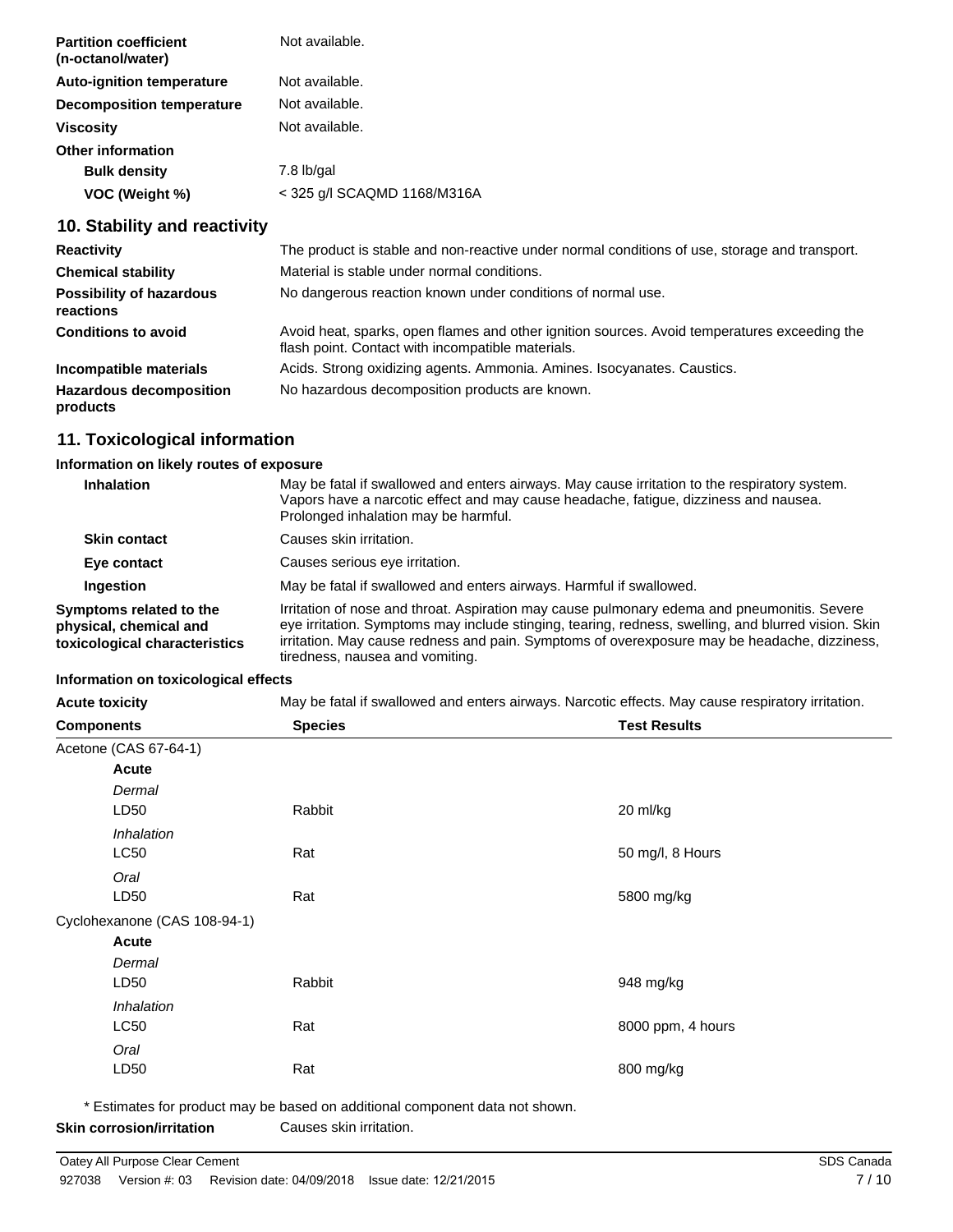| Serious eye damage/eye<br>irritation                                                                                                                                                                                         | Causes serious eye irritation.                                                                                                                                                                                                                                                                                                                                                                                                                                                                                                                                                                                                                                                                                                                                                                                                                                                                                                                                                                                                                                                                                                                                                                                 |                                                                                                                                                                                                                      |  |
|------------------------------------------------------------------------------------------------------------------------------------------------------------------------------------------------------------------------------|----------------------------------------------------------------------------------------------------------------------------------------------------------------------------------------------------------------------------------------------------------------------------------------------------------------------------------------------------------------------------------------------------------------------------------------------------------------------------------------------------------------------------------------------------------------------------------------------------------------------------------------------------------------------------------------------------------------------------------------------------------------------------------------------------------------------------------------------------------------------------------------------------------------------------------------------------------------------------------------------------------------------------------------------------------------------------------------------------------------------------------------------------------------------------------------------------------------|----------------------------------------------------------------------------------------------------------------------------------------------------------------------------------------------------------------------|--|
| Respiratory or skin sensitization                                                                                                                                                                                            |                                                                                                                                                                                                                                                                                                                                                                                                                                                                                                                                                                                                                                                                                                                                                                                                                                                                                                                                                                                                                                                                                                                                                                                                                |                                                                                                                                                                                                                      |  |
| <b>Respiratory sensitization</b>                                                                                                                                                                                             | Not available.                                                                                                                                                                                                                                                                                                                                                                                                                                                                                                                                                                                                                                                                                                                                                                                                                                                                                                                                                                                                                                                                                                                                                                                                 |                                                                                                                                                                                                                      |  |
| <b>Skin sensitization</b>                                                                                                                                                                                                    |                                                                                                                                                                                                                                                                                                                                                                                                                                                                                                                                                                                                                                                                                                                                                                                                                                                                                                                                                                                                                                                                                                                                                                                                                | This product is not expected to cause skin sensitization.                                                                                                                                                            |  |
| <b>Germ cell mutagenicity</b>                                                                                                                                                                                                | No data available to indicate product or any components present at greater than 0.1% are<br>mutagenic or genotoxic.                                                                                                                                                                                                                                                                                                                                                                                                                                                                                                                                                                                                                                                                                                                                                                                                                                                                                                                                                                                                                                                                                            |                                                                                                                                                                                                                      |  |
| Carcinogenicity                                                                                                                                                                                                              | In 2012 USEPA Integrated Risk Information System (IRIS) reviewed a two species inhalation<br>lifetime study on THF conducted by NTP (1998). Male rats developed renal tumors and female<br>mice developed liver tumors while neither the female rats nor the male mice showed similar<br>results. Because the carcinogenic mechanisms could not be identified clearly in either species for<br>either tumor, the EPA determined that the male rat and female mouse findings are relevant to the<br>assessment of carcinogenic potential in humans. Therefore, the IRIS review concludes that these<br>data in aggregate indicate that there is "suggestive evidence of carcinogenic potential" following<br>exposure to THF by all routes of exposure. This product contains polyvinyl chloride (PVC) that is<br>not a fabricated product, and is therefore, defined and regulated as a toxic and hazardous<br>substance under 29 C.F.R. § 1910.1017 due to the presumed presence of residual vinyl chloride<br>monomer. The concentrations of residual vinyl chloride calculated to be contained in this product<br>are well below the threshold for classification in accordance with 29 C.F.R. § 1910.1200. |                                                                                                                                                                                                                      |  |
| <b>ACGIH Carcinogens</b>                                                                                                                                                                                                     |                                                                                                                                                                                                                                                                                                                                                                                                                                                                                                                                                                                                                                                                                                                                                                                                                                                                                                                                                                                                                                                                                                                                                                                                                |                                                                                                                                                                                                                      |  |
| Acetone (CAS 67-64-1)<br>Cyclohexanone (CAS 108-94-1)                                                                                                                                                                        |                                                                                                                                                                                                                                                                                                                                                                                                                                                                                                                                                                                                                                                                                                                                                                                                                                                                                                                                                                                                                                                                                                                                                                                                                | A4 Not classifiable as a human carcinogen.<br>A3 Confirmed animal carcinogen with unknown relevance to<br>humans.                                                                                                    |  |
| Furan, Tetrahydro- (CAS 109-99-9)                                                                                                                                                                                            |                                                                                                                                                                                                                                                                                                                                                                                                                                                                                                                                                                                                                                                                                                                                                                                                                                                                                                                                                                                                                                                                                                                                                                                                                | A3 Confirmed animal carcinogen with unknown relevance to<br>humans.                                                                                                                                                  |  |
| Polyvinyl chloride (CAS 9002-86-2)<br>A4 Not classifiable as a human carcinogen.<br>Canada - Manitoba OELs: carcinogenicity                                                                                                  |                                                                                                                                                                                                                                                                                                                                                                                                                                                                                                                                                                                                                                                                                                                                                                                                                                                                                                                                                                                                                                                                                                                                                                                                                |                                                                                                                                                                                                                      |  |
| ACETONE (CAS 67-64-1)<br>CYCLOHEXANONE (CAS 108-94-1)<br>POLYVINYL CHLORIDE (PVC), RESPIRABLE<br><b>FRACTION (CAS 9002-86-2)</b><br>TETRAHYDROFURAN (CAS 109-99-9)<br>IARC Monographs. Overall Evaluation of Carcinogenicity |                                                                                                                                                                                                                                                                                                                                                                                                                                                                                                                                                                                                                                                                                                                                                                                                                                                                                                                                                                                                                                                                                                                                                                                                                | Not classifiable as a human carcinogen.<br>Confirmed animal carcinogen with unknown relevance to humans.<br>Not classifiable as a human carcinogen.<br>Confirmed animal carcinogen with unknown relevance to humans. |  |
| Cyclohexanone (CAS 108-94-1)<br>Polyvinyl chloride (CAS 9002-86-2)                                                                                                                                                           |                                                                                                                                                                                                                                                                                                                                                                                                                                                                                                                                                                                                                                                                                                                                                                                                                                                                                                                                                                                                                                                                                                                                                                                                                | 3 Not classifiable as to carcinogenicity to humans.<br>3 Not classifiable as to carcinogenicity to humans.<br>3 Not classifiable as to carcinogenicity to humans.                                                    |  |
| Silica, amorphous, fumed (CAS 112945-52-5)<br><b>Reproductive toxicity</b>                                                                                                                                                   |                                                                                                                                                                                                                                                                                                                                                                                                                                                                                                                                                                                                                                                                                                                                                                                                                                                                                                                                                                                                                                                                                                                                                                                                                | This product is not expected to cause reproductive or developmental effects.                                                                                                                                         |  |
|                                                                                                                                                                                                                              |                                                                                                                                                                                                                                                                                                                                                                                                                                                                                                                                                                                                                                                                                                                                                                                                                                                                                                                                                                                                                                                                                                                                                                                                                |                                                                                                                                                                                                                      |  |
| Specific target organ toxicity -<br>single exposure                                                                                                                                                                          | May cause respiratory irritation. Narcotic effects.                                                                                                                                                                                                                                                                                                                                                                                                                                                                                                                                                                                                                                                                                                                                                                                                                                                                                                                                                                                                                                                                                                                                                            |                                                                                                                                                                                                                      |  |
| Specific target organ toxicity -<br>repeated exposure                                                                                                                                                                        | Not classified.                                                                                                                                                                                                                                                                                                                                                                                                                                                                                                                                                                                                                                                                                                                                                                                                                                                                                                                                                                                                                                                                                                                                                                                                |                                                                                                                                                                                                                      |  |
| <b>Aspiration hazard</b>                                                                                                                                                                                                     | May be fatal if swallowed and enters airways.                                                                                                                                                                                                                                                                                                                                                                                                                                                                                                                                                                                                                                                                                                                                                                                                                                                                                                                                                                                                                                                                                                                                                                  |                                                                                                                                                                                                                      |  |
| <b>Chronic effects</b>                                                                                                                                                                                                       | Prolonged inhalation may be harmful.                                                                                                                                                                                                                                                                                                                                                                                                                                                                                                                                                                                                                                                                                                                                                                                                                                                                                                                                                                                                                                                                                                                                                                           |                                                                                                                                                                                                                      |  |
| 12. Ecological information                                                                                                                                                                                                   |                                                                                                                                                                                                                                                                                                                                                                                                                                                                                                                                                                                                                                                                                                                                                                                                                                                                                                                                                                                                                                                                                                                                                                                                                |                                                                                                                                                                                                                      |  |
| <b>Ecotoxicity</b>                                                                                                                                                                                                           |                                                                                                                                                                                                                                                                                                                                                                                                                                                                                                                                                                                                                                                                                                                                                                                                                                                                                                                                                                                                                                                                                                                                                                                                                | The product is not classified as environmentally hazardous. However, this does not exclude the<br>possibility that large or frequent spills can have a harmful or damaging effect on the environment.                |  |
| <b>Components</b>                                                                                                                                                                                                            | <b>Species</b>                                                                                                                                                                                                                                                                                                                                                                                                                                                                                                                                                                                                                                                                                                                                                                                                                                                                                                                                                                                                                                                                                                                                                                                                 | <b>Test Results</b>                                                                                                                                                                                                  |  |
| Acetone (CAS 67-64-1)<br><b>Aquatic</b><br>Fish<br>Cyclohexanone (CAS 108-94-1)                                                                                                                                              | <b>LC50</b>                                                                                                                                                                                                                                                                                                                                                                                                                                                                                                                                                                                                                                                                                                                                                                                                                                                                                                                                                                                                                                                                                                                                                                                                    | Fathead minnow (Pimephales promelas) > 100 mg/l, 96 hours                                                                                                                                                            |  |
| <b>Aquatic</b>                                                                                                                                                                                                               |                                                                                                                                                                                                                                                                                                                                                                                                                                                                                                                                                                                                                                                                                                                                                                                                                                                                                                                                                                                                                                                                                                                                                                                                                |                                                                                                                                                                                                                      |  |
| Fish                                                                                                                                                                                                                         | <b>LC50</b>                                                                                                                                                                                                                                                                                                                                                                                                                                                                                                                                                                                                                                                                                                                                                                                                                                                                                                                                                                                                                                                                                                                                                                                                    | Fathead minnow (Pimephales promelas) 481 - 578 mg/l, 96 hours                                                                                                                                                        |  |
| Persistence and degradability                                                                                                                                                                                                | * Estimates for product may be based on additional component data not shown.<br>No data is available on the degradability of this product.                                                                                                                                                                                                                                                                                                                                                                                                                                                                                                                                                                                                                                                                                                                                                                                                                                                                                                                                                                                                                                                                     |                                                                                                                                                                                                                      |  |

**Bioaccumulative potential** No data available.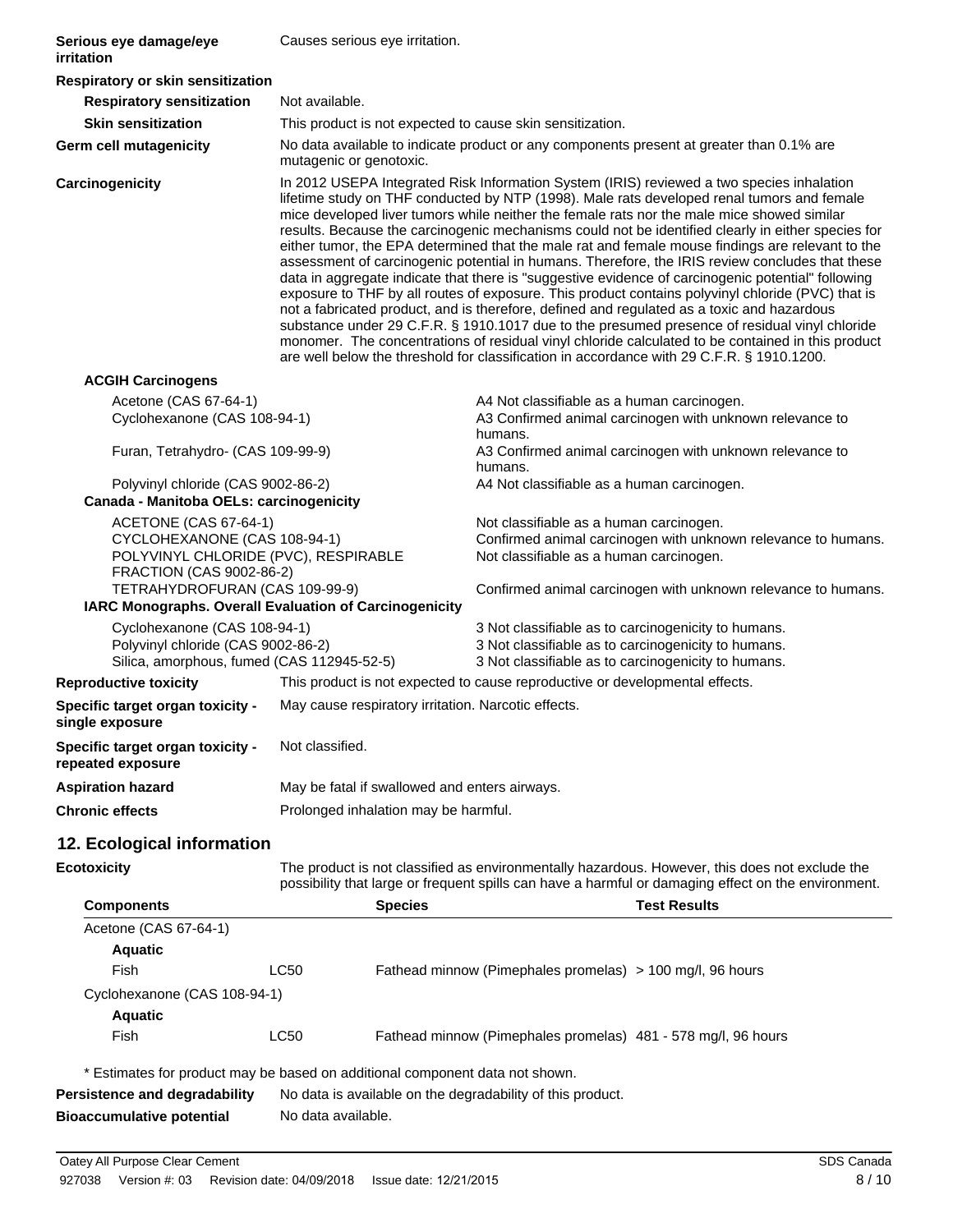|                                   | Partition coefficient n-octanol / water (log Kow) |         |
|-----------------------------------|---------------------------------------------------|---------|
| Acetone (CAS 67-64-1)             |                                                   | $-0.24$ |
| Cyclohexanone (CAS 108-94-1)      |                                                   | 0.81    |
| Furan, Tetrahydro- (CAS 109-99-9) |                                                   | 0.46    |
| Methyl ethyl ketone (CAS 78-93-3) |                                                   | 0.29    |
| <b>Mobility in soil</b>           | No data available.                                |         |

**Other adverse effects** No other adverse environmental effects (e.g. ozone depletion, photochemical ozone creation potential, endocrine disruption, global warming potential) are expected from this component.

### **13. Disposal considerations**

| <b>Disposal instructions</b>             | Collect and reclaim or dispose in sealed containers at licensed waste disposal site. This material<br>and its container must be disposed of as hazardous waste. Do not allow this material to drain into<br>sewers/water supplies. Dispose of contents/container in accordance with<br>local/regional/national/international regulations. |
|------------------------------------------|-------------------------------------------------------------------------------------------------------------------------------------------------------------------------------------------------------------------------------------------------------------------------------------------------------------------------------------------|
| Local disposal regulations               | Dispose in accordance with all applicable regulations.                                                                                                                                                                                                                                                                                    |
| Hazardous waste code                     | The waste code should be assigned in discussion between the user, the producer and the waste<br>disposal company.                                                                                                                                                                                                                         |
| Waste from residues / unused<br>products | Dispose of in accordance with local regulations. Empty containers or liners may retain some<br>product residues. This material and its container must be disposed of in a safe manner (see:<br>Disposal instructions).                                                                                                                    |
| <b>Contaminated packaging</b>            | Empty containers should be taken to an approved waste handling site for recycling or disposal.<br>Since emptied containers may retain product residue, follow label warnings even after container is<br>emptied.                                                                                                                          |

# **14. Transport information**

| <b>TDG</b>                                                                     |                                                                                                                                                                                                            |
|--------------------------------------------------------------------------------|------------------------------------------------------------------------------------------------------------------------------------------------------------------------------------------------------------|
| UN number                                                                      | UN1133                                                                                                                                                                                                     |
| UN proper shipping name                                                        | Adhesives                                                                                                                                                                                                  |
| <b>Transport hazard class(es)</b>                                              |                                                                                                                                                                                                            |
| <b>Class</b>                                                                   | 3                                                                                                                                                                                                          |
| <b>Subsidiary risk</b>                                                         |                                                                                                                                                                                                            |
| Packing group                                                                  | $\mathbf{H}$                                                                                                                                                                                               |
| <b>Environmental hazards</b>                                                   | Marine pollutant only when containing 10% or more substances identified as marine pollutants or<br>severe marine pollutant when containing 1% or more substances identified as severe marine<br>pollutants |
|                                                                                | Special precautions for user Read safety instructions, SDS and emergency procedures before handling.                                                                                                       |
| <b>IATA</b>                                                                    |                                                                                                                                                                                                            |
| <b>UN number</b>                                                               | <b>UN1133</b>                                                                                                                                                                                              |
| UN proper shipping name                                                        | Adhesives                                                                                                                                                                                                  |
| <b>Transport hazard class(es)</b>                                              |                                                                                                                                                                                                            |
| <b>Class</b>                                                                   | 3                                                                                                                                                                                                          |
| <b>Subsidiary risk</b>                                                         |                                                                                                                                                                                                            |
| <b>Packing group</b>                                                           | $\mathbf{H}$                                                                                                                                                                                               |
| <b>Environmental hazards</b>                                                   | No.                                                                                                                                                                                                        |
| <b>ERG Code</b>                                                                | 3L                                                                                                                                                                                                         |
|                                                                                | Special precautions for user Read safety instructions, SDS and emergency procedures before handling.                                                                                                       |
| <b>IMDG</b>                                                                    |                                                                                                                                                                                                            |
| <b>UN number</b>                                                               | <b>UN1133</b>                                                                                                                                                                                              |
| UN proper shipping name                                                        | Adhesives                                                                                                                                                                                                  |
| <b>Transport hazard class(es)</b>                                              |                                                                                                                                                                                                            |
| <b>Class</b>                                                                   | 3                                                                                                                                                                                                          |
| <b>Subsidiary risk</b>                                                         |                                                                                                                                                                                                            |
| <b>Packing group</b>                                                           | $\mathbf{H}$                                                                                                                                                                                               |
| <b>Environmental hazards</b>                                                   |                                                                                                                                                                                                            |
| <b>Marine pollutant</b>                                                        | No.                                                                                                                                                                                                        |
| <b>EmS</b>                                                                     | $F-E$ , S-D                                                                                                                                                                                                |
|                                                                                | Special precautions for user Read safety instructions, SDS and emergency procedures before handling.                                                                                                       |
| Transport in bulk according to<br>Annex II of MARPOL 73/78 and<br>the IBC Code | Not available.                                                                                                                                                                                             |
|                                                                                |                                                                                                                                                                                                            |